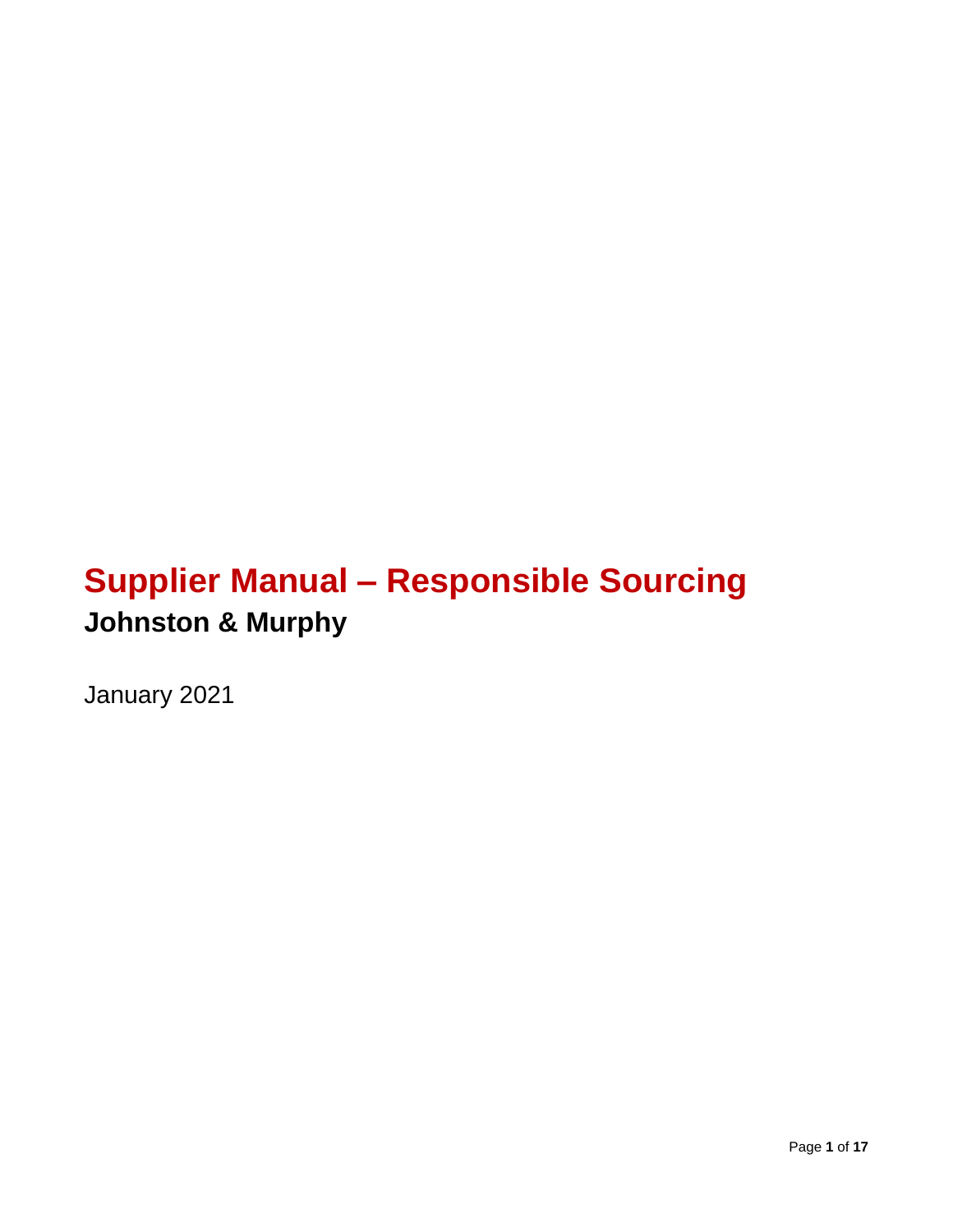# **TABLE OF CONTENTS**

| SUPPLIER CODE OF CONDUCT AND IMPLEMENTATION REQUIREMENTS  4 |  |
|-------------------------------------------------------------|--|
|                                                             |  |
|                                                             |  |
|                                                             |  |
|                                                             |  |
|                                                             |  |
|                                                             |  |
|                                                             |  |
|                                                             |  |
|                                                             |  |
|                                                             |  |
|                                                             |  |
|                                                             |  |
|                                                             |  |
|                                                             |  |
|                                                             |  |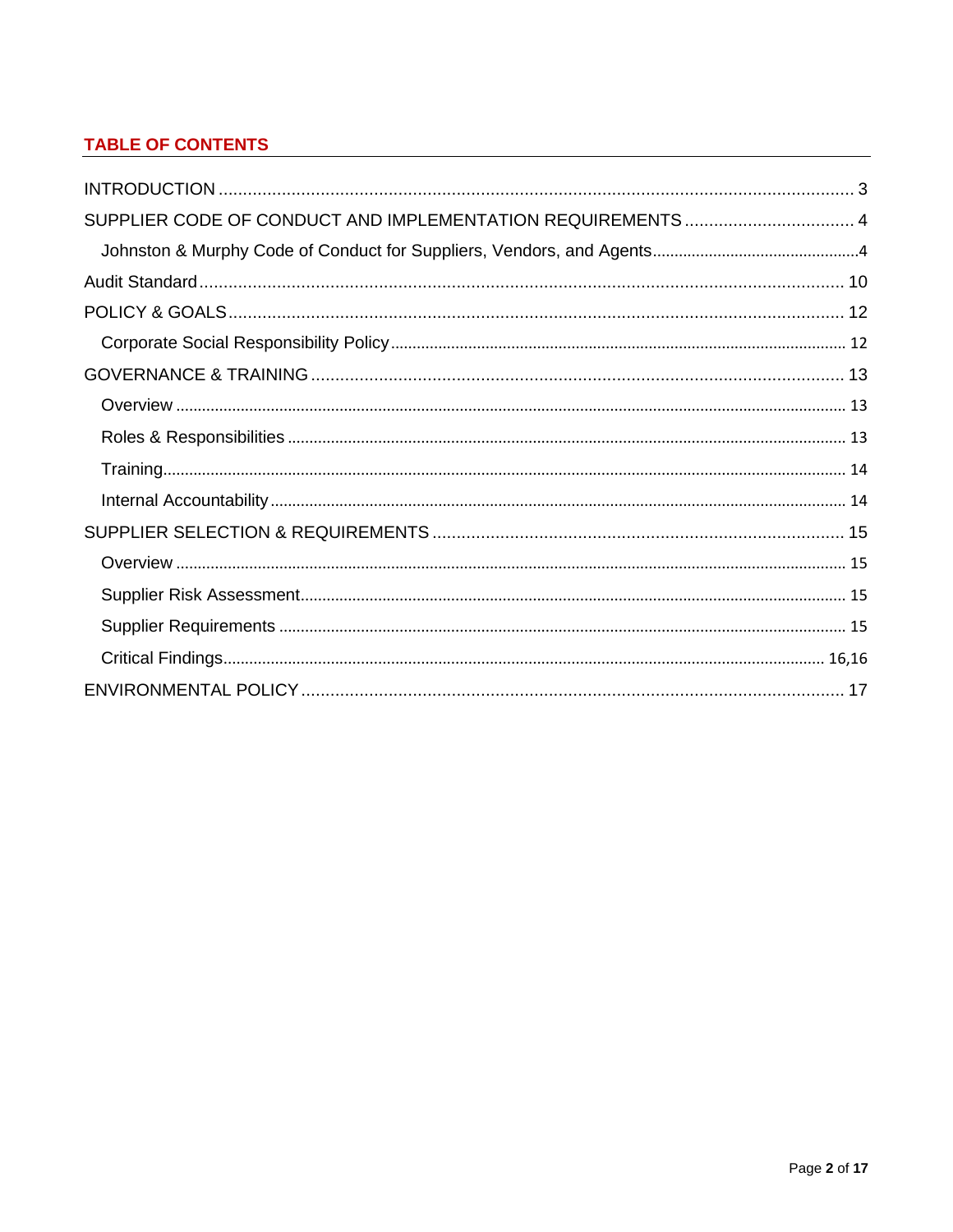## <span id="page-2-0"></span>**INTRODUCTION**

Johnston & Murphy (J&M) is committed to socially responsible management practices—in both its own operations, and in its supply chain.

This manual describes J&M's Responsible Sourcing Program and assessment methodology, including requirements for suppliers, vendors and agents. To promote our values and ethical standards throughout our supply chain, J&M has adopted a Global Supplier Code of Conduct that applies to all suppliers, vendors and agents who conduct business with J&M. This Code of Conduct is a general guide to standards of business practice and regulatory compliance that applies to all suppliers of J&M.

This manual is designed as a practical tool for the implementation of Johnston & Murphy's Responsible Sourcing Program.

We recognize the role our suppliers, vendors and agents play in the J&M Responsible Sourcing Program. J&M expects that all suppliers share our commitment to ensuring workers' rights and safety and engaging in ethical business practices.

We look forward to partnering with our suppliers, vendors and agents to ensure our products are produced in factories that offer safe, healthy and fair working conditions.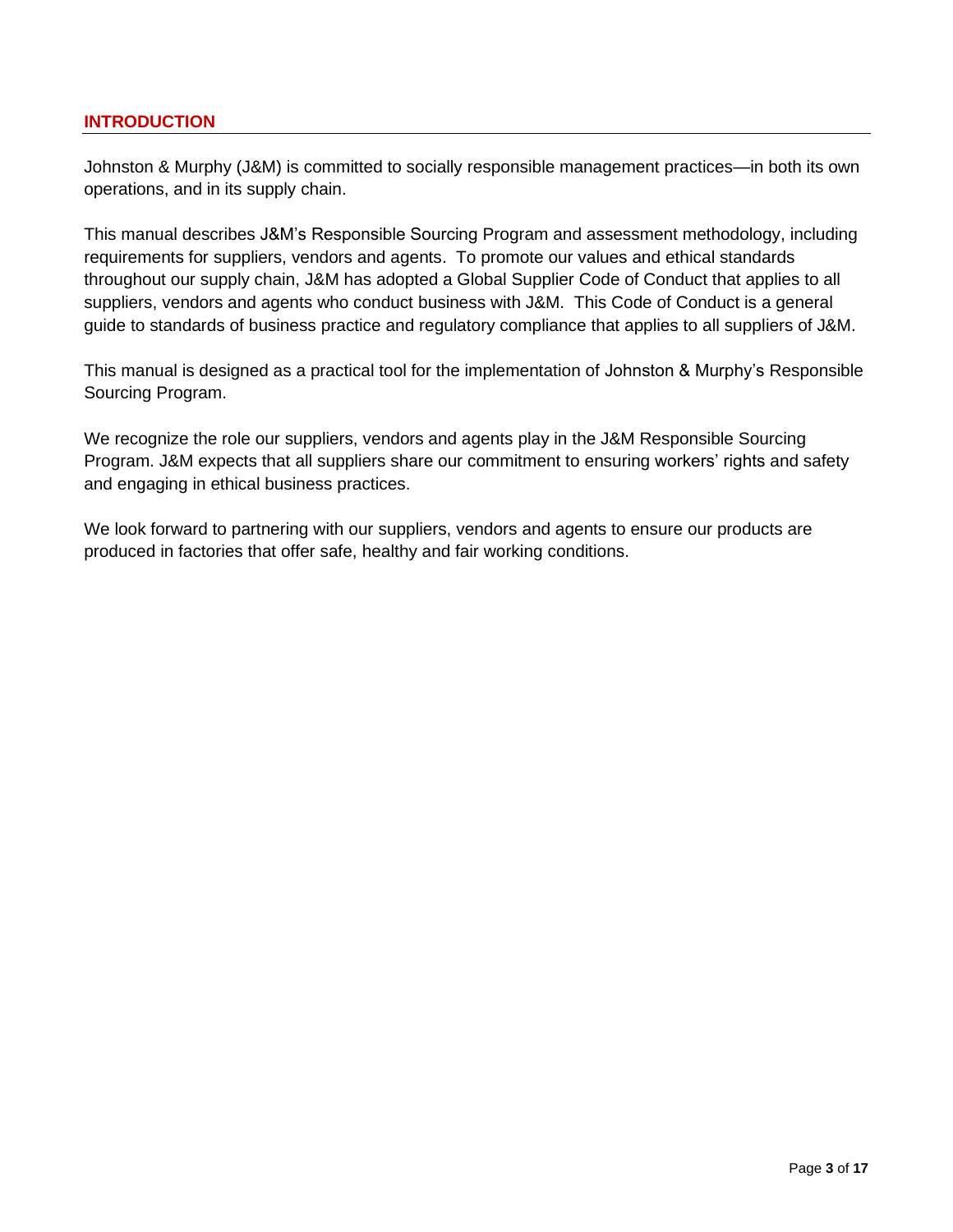## <span id="page-3-0"></span>**SUPPLIER CODE OF CONDUCT AND IMPLEMENTATION REQUIREMENTS**

This section includes J&M's Code of Conduct language and Implementation Requirements for specific paragraphs of the Code of Conduct that will aid the supplier in complying with the Code of Conduct requirements and going beyond these minimum principles.

## **Johnston & Murphy Code of Conduct for Suppliers, Vendors, and Agents**

## <span id="page-3-1"></span>**Introduction**

The Code of Conduct is a vital pillar of Johnston & Murphy's human rights and workplace accountability program. These guiding principles are driven by the belief that good corporate citizenship is essential to our long-term business success and must be reflected in our relationships and actions in our workplaces and the workplaces of those who supply our business. As a Supplier, Vendor or Agent to Johnston & Murphy, you and your company play an integral part in our success. Therefore, we expect your support in Johnston & Murphy's ongoing efforts to conduct business in accordance with our ethical standards and the law.

Recognizing that there are differences in laws, customs, and economic conditions that affect business practices around the world, we believe that shared values must serve as the foundation for relationships between Johnston & Murphy and its suppliers, starting with the commitment to respect all human rights, in particular as expressed by the United Nations Declaration on Human Rights and industry standards around social responsibility. The Code of Conduct communicates our values and expectations and emphasizes the importance of responsible workplace policies and practices that comply, at a minimum, with applicable environmental laws and with local labor laws and regulations. The principles outlined below reflect the values we uphold, and we expect our suppliers to follow the spirit and intent of these guiding principles. Please be aware that Johnston & Murphy requires you, as a Supplier, Vendor or Agent to abide by all applicable laws that govern your company, your products/services, and our business relationship. You are also required to abide by the ethical standards set forth by Johnston & Murphy as described in this Code of Conduct.

In some cases, our Code of Conduct may set requirements that go beyond local legislation and reference internationally accepted best practice or conventions. Wherever there is a conflict between two competing standards, Suppliers, Vendors and Agents shall abide by the stricter standard.

#### **Hiring and Termination**

Johnston & Murphy requires Suppliers, Vendors and Agents to provide all employees a written statement outlining the terms of employment in an official language and the language understood by the employee. Each employee shall fully understand his or her employment terms prior to commencing work and shall not be required to sign an incomplete contract. Suppliers, Vendors and Agents shall ensure that all employees are in a legal employment relationship.

Prior to hiring, Suppliers, Vendors and Agents must verify an employee's age documentation, and where legally permitted, maintain a copy of such legal documentation. Suppliers, Vendors and Agents may not terminate employees illegally and must maintain termination records for at least 12 months.

Suppliers, Vendors and Agents must respect employees' privacy and comply with all legal requirements regarding privacy; employee records shall be kept private in full compliance with applicable legal standards.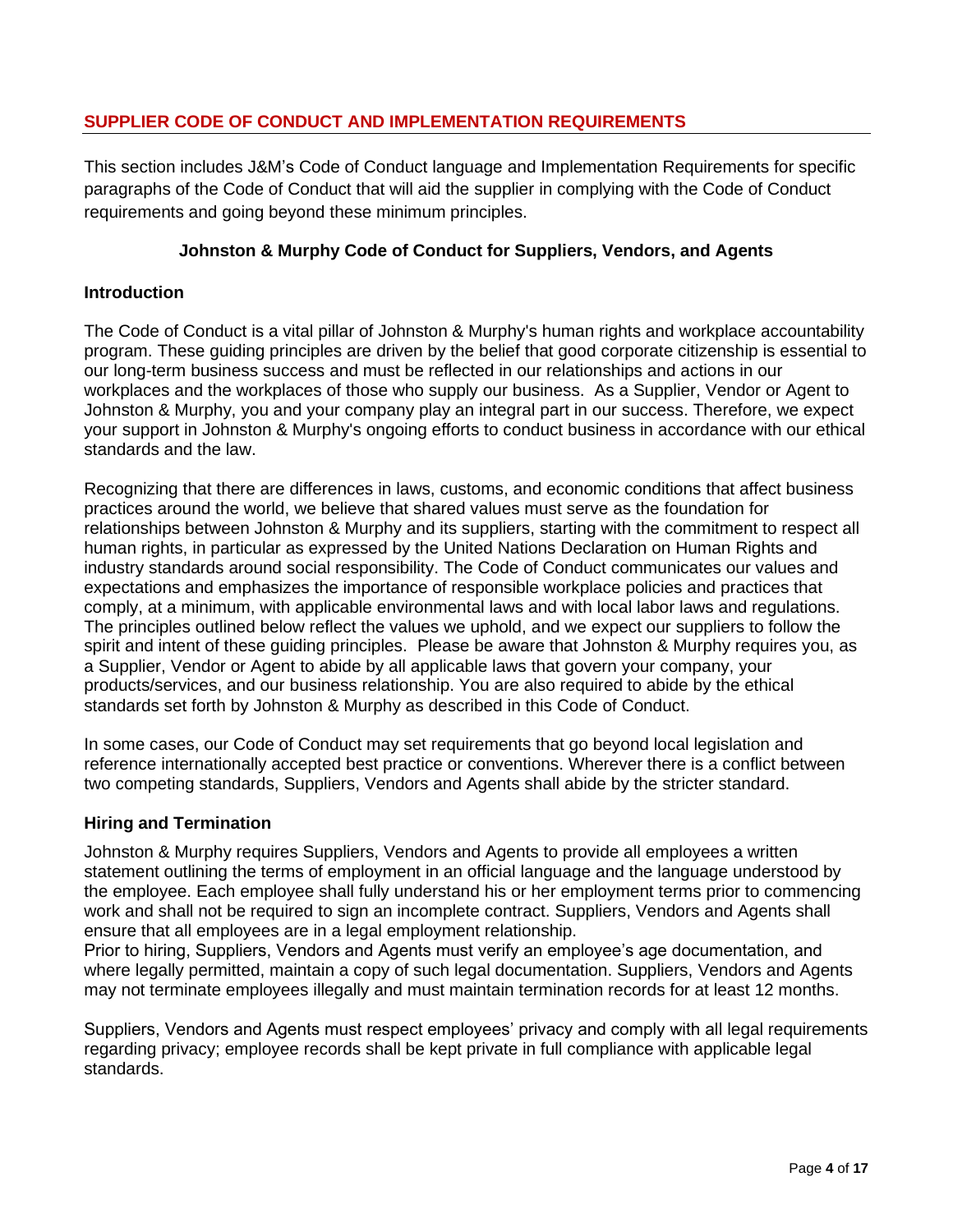## **Remuneration and Benefits**

Johnston & Murphy's Suppliers, Vendors and Agents must maintain accurate payroll records and employees shall receive at least the minimum legal wage rate for hours worked, including overtime, and be paid in accordance with the law. In addition, Suppliers, Vendors and Agents shall pay employees all legally required benefits, including but not limited to: social security, parental leave, annual leave and statutory holidays, as applicable. Johnston & Murphy encourages Suppliers, Vendors and Agents to provide wages and benefits at a level not less than the prevailing local industry standard. All employees' wages shall be paid directly into an employee-controlled account, and employees shall receive wages at least once per month, on time, with a pay slip. Employees should understand their pay slips and there should be no illegal deductions or any deductions that are not legally regulated.

## **Working Hours**

Suppliers, Vendors and Agents shall maintain accurate time records and not allow off-clock work or work to be taken home (unless official homework practices are in place). Working hours, both regular and overtime, shall comply with legal requirements on regular and overtime working hours. In any case, regular weekly working hours, including overtime, should never exceed 60 hours. Wherever overtime work is required, Suppliers, Vendors and Agents shall inform employees of the overtime obligations and allow them to reject any such request without punishment or retaliation.

All employees shall be given legally required rest breaks and daily rest.

#### **Forced, Bonded, Indentured, Slave, and Prison Labor and Human Trafficking**

Johnston & Murphy prohibits its Suppliers, Vendors and Agents from engaging in any form of forced, bonded, indentured, slave or prison labor or human trafficking in their operations. Overtime may never be mandatory unless legally permitted and employers have obtained any required written consent from employees.

Johnston & Murphy's Suppliers, Vendors and Agents shall ensure that employees are not subject to any deception during recruitment and hiring and that employees are not charged any fees, travel expenses, administrative costs or other payments for the purpose of recruitment or employment or as a condition of employment.

Employees shall not be in debt due to recruitment or employment and may not be subject to any deposits. Suppliers, Vendors and Agents must ensure that employees are in possession or have direct control at all times of their personal identity documents, and they must guarantee all employees their freedom of movement. Employees may not be restricted from terminating employment with due regard to legal notice periods; Suppliers, Vendors and Agents may not threaten migrant workers with termination or repatriation as a means of exercising control.

#### **Child Labor, Young Workers, Apprentices, and Trainees**

Johnston & Murphy does not permit Suppliers, Vendors and Agents to employ individuals under the age of 14 or under the legal working age, whichever is stricter. Where employees are under the age of 18, Suppliers, Vendors and Agents must ensure their working conditions comply with legal requirements and do not jeopardize their health, safety and morals. During hiring, Suppliers, Vendors and Agents must ensure this is done in full compliance with the law, including medical testing, applicable documentation maintenance, such as licenses and permits, and terms of employment, such as hours and pay.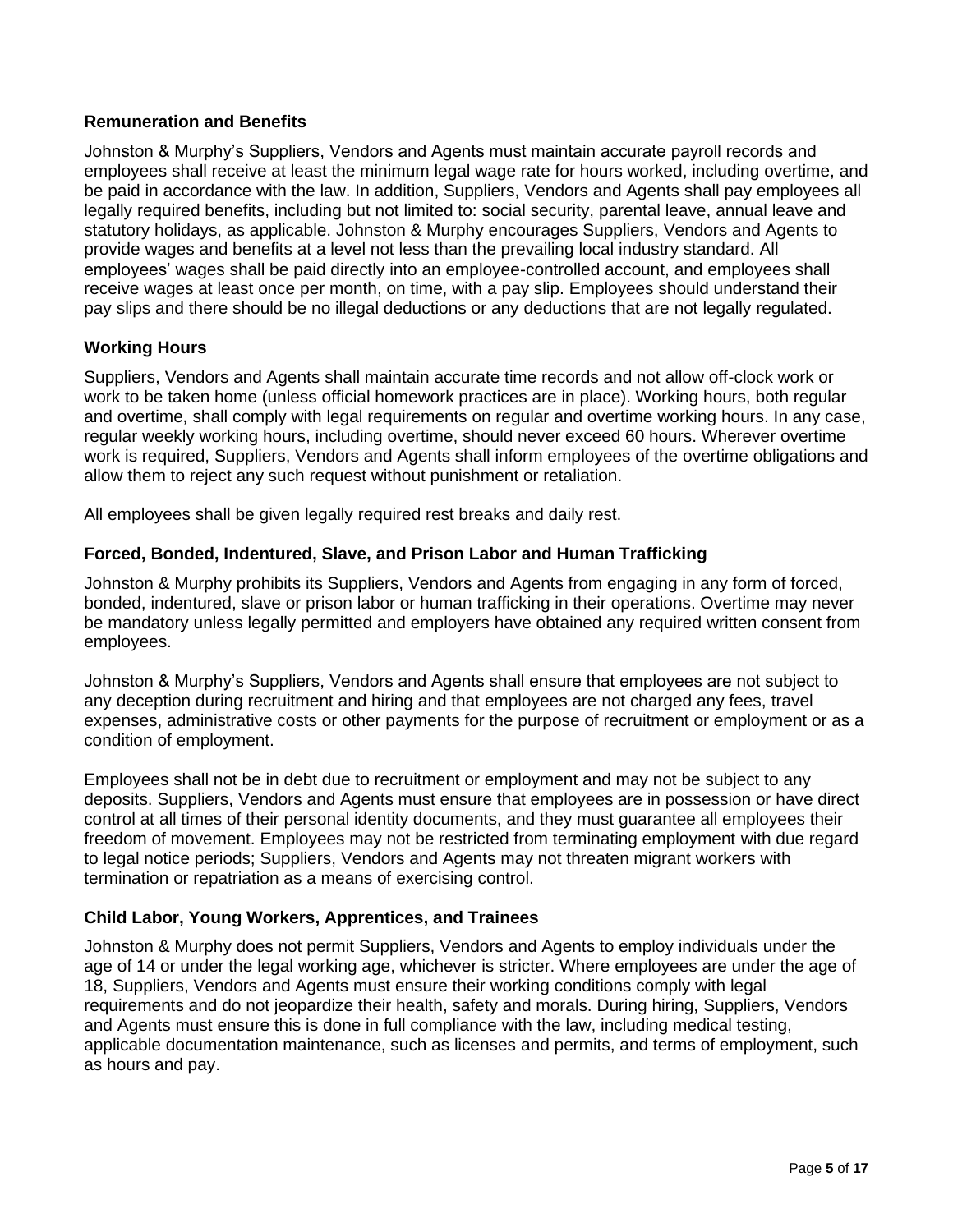## **Abuse, Coercion, Harassment, and Disciplinary Action**

All employees shall be treated with dignity and respect and not be subject to verbal, physical, or mental abuse, coercion, pressure or threats, corporal punishment, or any form of harassment during employment or recruitment. Where security is in place at a Supplier, Vendor or Agent's site of operations, these may never include opposite sex frisking or removal of clothing.

## **Discrimination**

Suppliers, Vendors and Agents shall not engage in any kind of discrimination in hiring and employment, including but not limited to discrimination on the basis of race, Color, religion, gender, sex, national origin, age, pregnancy, childbirth, or related medical condition, physical or mental disability, medical condition, genetic information, sexual orientation, marital or registered domestic/civil union partner status, gender identity, or any other prohibited factor. Suppliers, Vendors and Agents shall maintain procedures on anti-discrimination. All employment decisions must be based on qualifications, skills, performance, and experience and employers should accommodate employees' beliefs as far as practicable.

Johnston & Murphy does not permit Suppliers, Vendors and Agents to subject employees to any illegal recruitment or hiring tests, any pregnancy or HIV testing, or birth control requirements, as a condition of employment.

## **Freedom of Association and Collective Bargaining**

Suppliers, Vendors and Agents must respect the legal rights of all employees to associate, organize, and bargain collectively and not interfere with them exercising their rights, penalizing or retaliating against them. Where laws curtail these rights, Suppliers, Vendors and Agents should encourage alternative means to facilitate worker representation.

#### **Grievance Mechanisms**

Suppliers, Vendors and Agents shall implement a grievance procedure by which employees can confidentially raise issues of concern to management without fear of reprisal or negative repercussions. Suppliers, Vendors and Agents should record and track grievances raised and inform employees about how grievances are addressed and resolved.

## **Health and Safety**

Johnston & Murphy requires that its Suppliers, Vendors and Agents proactively manage occupational health and safety risks and ensure that employees' workspaces are safe and secure and prevent injuries and illnesses. At minimum, Suppliers, Vendors and Agents must comply with all laws concerning occupational health and safety, including but not limited to: emergency preparedness, fire safety, first aid, personal protective equipment, chemicals and hazardous material management, equipment and electrical safety, noise, lighting, ventilation, sanitation, access to potable water, and employee training. Suppliers, Vendors and Agents must hold all licenses and permits that are required for operations and equipment used on site. All legally required health and safety notices must be posted and visible to employees and understood by them.

Johnston & Murphy encourages all Suppliers, Vendors and Agents to implement management systems to identify, assess and address any relevant health and safety risk. Implementation of health and safety programs should be overseen by designated personnel with oversight by senior management. Where there are no legal requirements, Johnston & Murphy requires Suppliers, Vendors and Agents to comply with the following: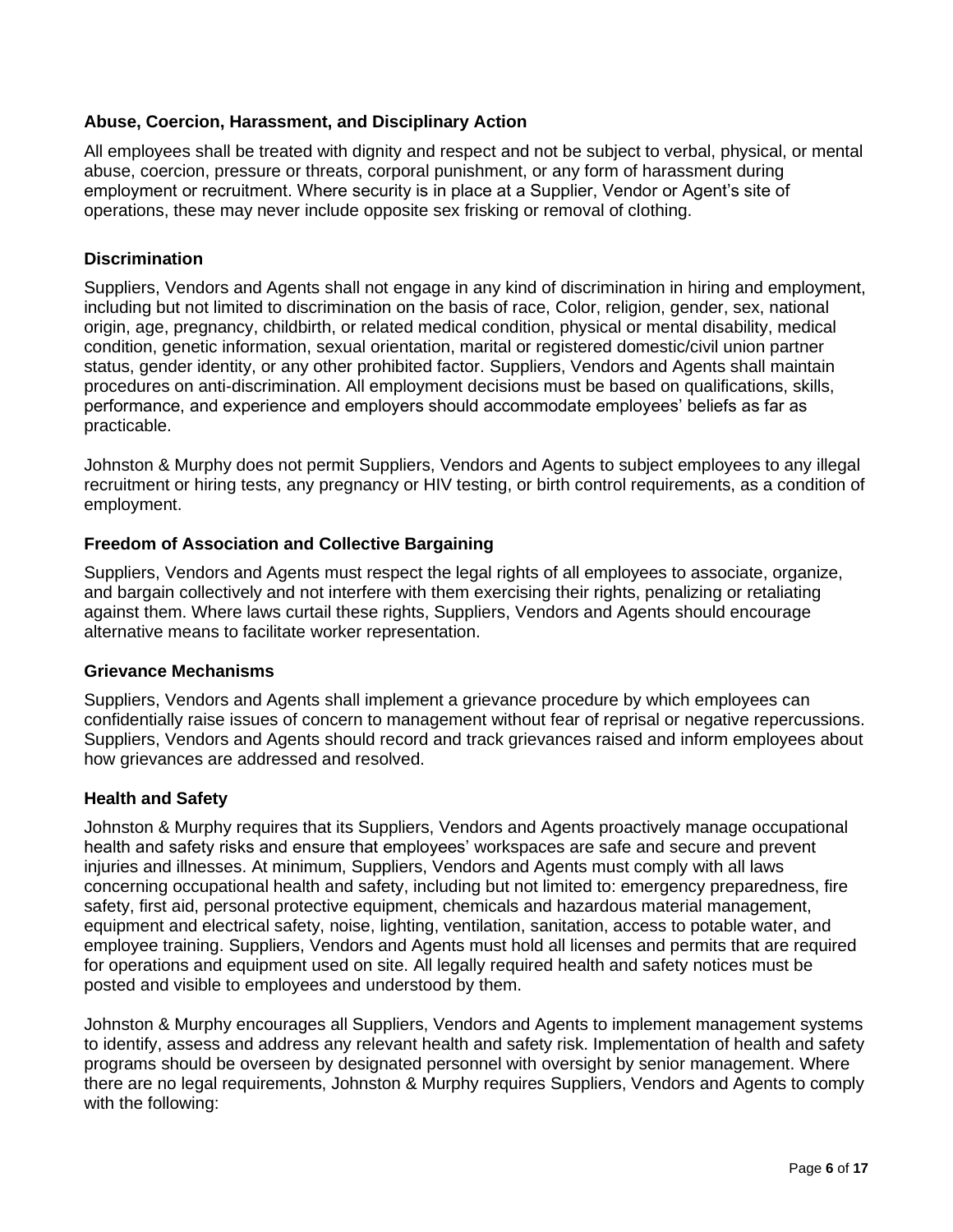## **Emergency Precautions**

Suppliers, Vendors and Agents shall maintain fire extinguishers as required by law, and unless the law states otherwise, maintain and mount fire extinguishers in areas of flammable or combustible materials storage and along emergency exit pathways. Extinguishers must always remain accessible, be indicated, and have operating instructions and monthly inspection tags.

Suppliers, Vendors and Agents must maintain emergency alarms as required by law, and at least maintain manual or automatic emergency alarms in production and distribution areas. Alarms shall be indicated, accessible, and audible or visible in high-noise areas.

Secondary emergency exits must be present on each floor and located at opposite ends. Emergency exits, including doors and windows, shall be accessible, indicated, unlocked, and signed, single release operable, side-hinged, self-closing, and open in the direction of travel. Emergency exits must have a landing on the exit side. Emergency exit pathways must be accessible at all times, indicated with directional signs and path markings, lead to a public way or assembly point and shall be continuously lit. Emergency lighting shall be provided along all emergency exit paths. The emergency assembly point shall be accessible by the emergency exit pathway, unobstructed, and separated from hazardous, combustible or flammable materials or objects.

The emergency evacuation plan shall be posted as required by law, and at minimum in highconcentration areas and along emergency exit pathways. Emergency evacuation plans shall be accessible, shall reflect the facility's plot plan accurately in a language understood by the majority of employees, and shall contain the accurate location of the assembly point as well as a "You Are Here" mark.

Suppliers, Vendors and Agents shall implement evacuation drills as legally required, and at minimum every 12 months for all shifts and floors of the facility.

## **Accidents and First Aid**

Johnston & Murphy requires Suppliers, Vendors and Agents to keep all accident records and to investigate and report each employee and facility accident.

Suppliers, Vendors and Agents must maintain fully equipped first aid kits that are always accessible to all employees. First aid kits must be clearly marked and never locked. Where operations so require, Suppliers, Vendors and Agents shall provide functional and appropriately located eye wash stations and/or chemical shower facilities. Trained first aid employees and medical staff and clinics must be present where legally required and at minimum one employee who is responsible for first aid should be present during each shift.

Any legally required occupational health exams shall be provided to employees at required frequencies.

#### **Personal Protective Equipment**

Suppliers, Vendors and Agents should implement a management system that includes a fully completed health and safety risk assessment for the identification, use, maintenance and employee training for appropriate personal protective equipment.

#### **Chemicals and Hazardous Materials**

Johnston & Murphy encourages its Suppliers, Vendors and Agents to establish a policy governing chemicals and hazardous materials identification, use, maintenance and training. The policy should be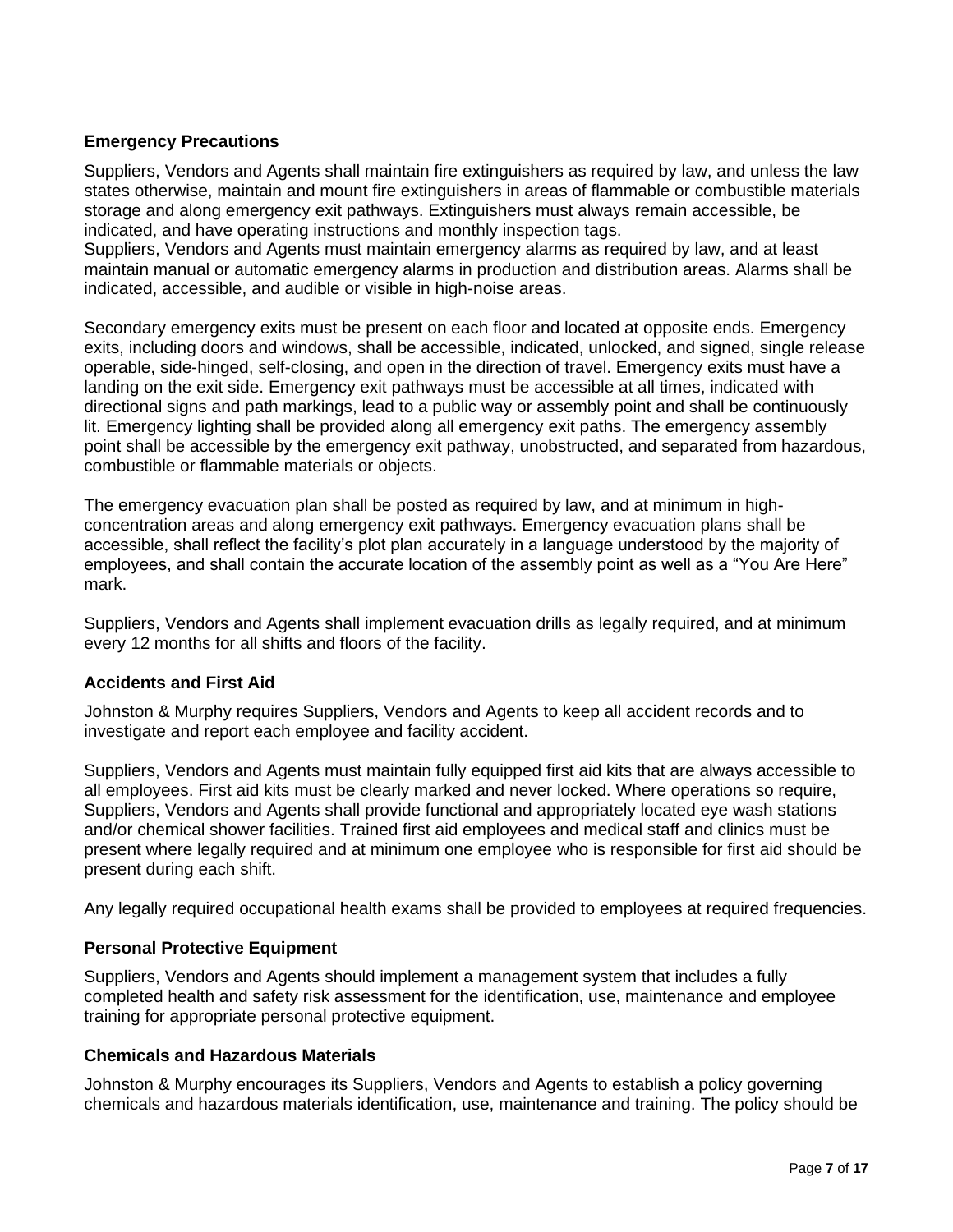communicated to all employees and full training on specific requirements for employees must be provided. Suppliers, Vendors and Agents must ensure safe handling, storage and disposal of chemicals and hazardous materials and ensure such materials are clearly labeled; complete and accurate inventories of chemicals and hazardous materials must be kept, as well as all applicable safety data sheets.

## **Equipment Safety**

Suppliers, Vendors and Agents shall include equipment safety in their health and safety policy and implement procedures to ensure all equipment used on site is properly maintained in safe working order. Suppliers, Vendors and Agents must include equipment safety in the employee health and safety training.

## **Workspace Safety**

Suppliers, Vendors and Agents must maintain all electrical equipment and installations including electrical panels, wiring and outlets in good working order and prevent damaged or exposed wiring, possible trip hazards and overloading through use of adapters, extension cords and/or surge protectors.

Suppliers, Vendors and Agents must monitor noise levels in the workplace and provide personal protective equipment as needed. Workplaces must be sufficiently lit, ventilated and temperature controlled and be regularly cleaned to avoid accumulation of dust, lint, waste and scraps.

## **Potable Water and Sanitation**

Employees shall have unlimited and free access to potable water and toilet facilities. There shall be a sufficient number of toilets for employees that are well lit and ventilated, separated by gender, and contain privacy stalls, running water and toilet supplies.

## **Food Preparation and Canteen**

Where Suppliers, Vendors and Agents provide facilities for food preparation and canteen areas these must be kept clean and in compliance with all legal requirements for such spaces. Applicable licenses, permits and certifications must be kept for any food preparation and canteen areas.

## **Child Care**

Where legally required, Johnston & Murphy requires Suppliers, Vendors and Agents to provide childcare facilities. Facilities must be kept separate from production areas, maintained in sanitary condition and comply with all health and safety requirements, including placement on the ground floor, emergency alarms, secondary emergency exits, fire extinguishers and first aid kits.

Individuals under the age of 18 who are not working at the facility should not have access to production areas.

## **Dormitory**

Where Suppliers, Vendors and Agents make dormitories available to employees, they must do so in compliance with all legal requirements and hold all required permits and certificates. Dormitories for employees must be separate from the Supplier, Vendor or Agent's production and distribution areas and employees must have access to sanitary sleeping and eating quarters, potable water, hot water, and toilets and sleeping quarters segregated by gender.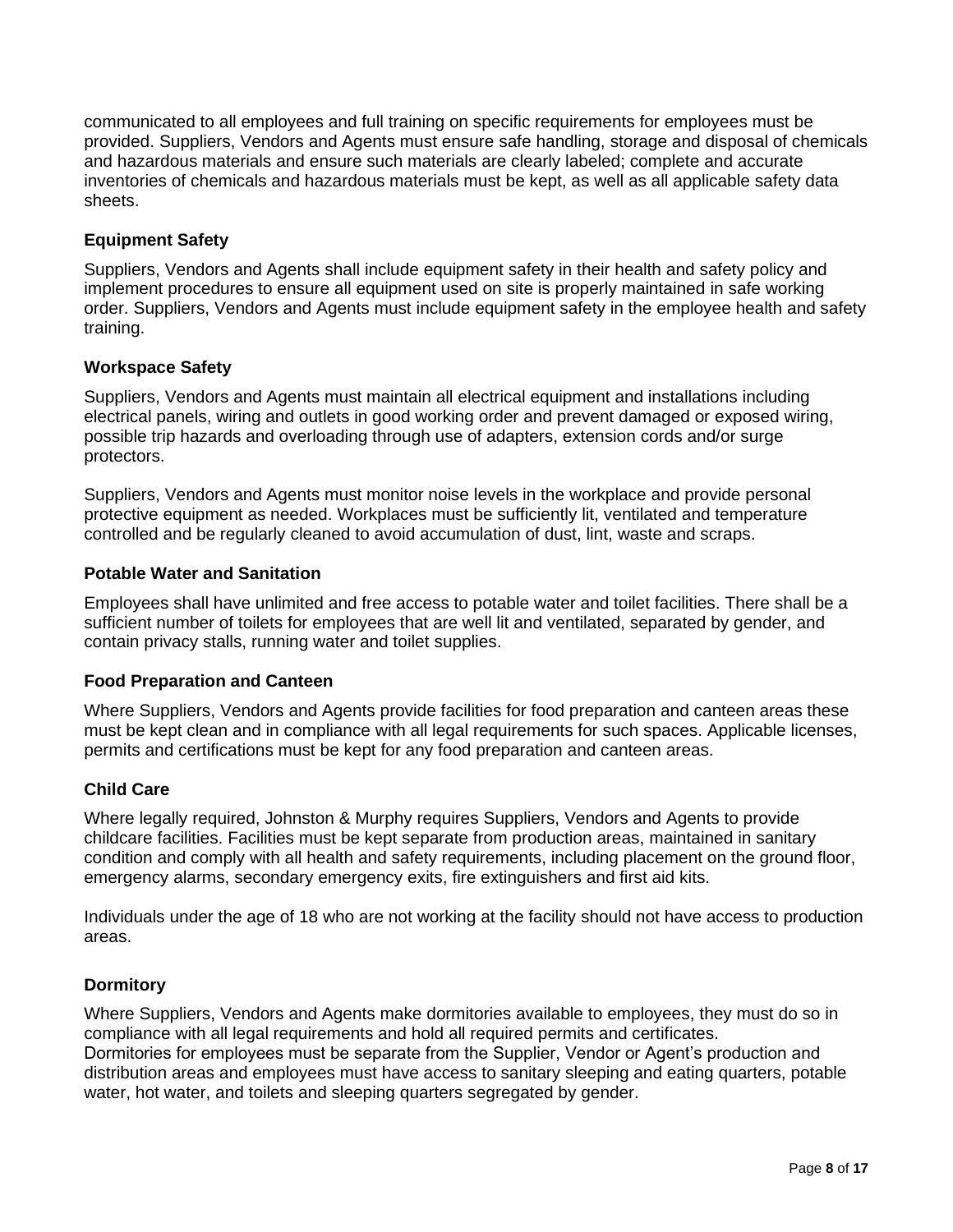Emergency precautions and electrical safety guidelines at the facility shall equally apply at the dormitory.

Employees must not be subject to curfews or abuse by security personnel and shall be free to choose between facility-provided housing and other accommodation alternatives.

#### **Environmental Protection**

Suppliers, Vendors and Agents doing business with Johnston & Murphy must act in an environmentally responsible manner and comply with all applicable environmental laws, rules, codes, and regulations for where they conduct business as well as the nature of their operations, including holding all required permits and licenses for the use and disposal of natural resources.

Johnston & Murphy encourages Suppliers, Vendors and Agents to develop an Environmental Protection policy and communicate this to all stakeholders. Based on their policy, we encourage Suppliers, Vendors and Agents to complete an environmental risk assessment to identify risks to employees and the community and to address identified risks.

#### **Business Operations, Homework and Subcontracting, and Supply Chain Management**

Suppliers, Vendors and Agents must maintain a valid business license in compliance with the law for its operation and sites. Where Suppliers, Vendors and Agents use homeworking arrangements, they must comply with all legal requirements, hold all legally required permits and monitor and document homeworking conditions. All requirements set out in this Code equally apply to homeworkers.

Johnston & Murphy requires Suppliers, Vendors and Agents to inform them formally and in writing about all homework and subcontracting activities, regardless of whether these activities relate directly or indirectly to the production or service for Johnston & Murphy.

Johnston & Murphy encourages Suppliers, Vendors and Agents to conduct their own supply chain human rights due diligence and supply chain monitoring of their full supply chains (including suppliers, subcontractors and contractors, customers and partners). Any standards our Suppliers, Vendors and Agents are bound by, including this Code, should be communicated to their suppliers, subcontractors, contractors, customers and partners.

Where such human rights due diligence exists, Johnston & Murphy requires that Suppliers, Vendors and Agents share the findings of these assessments with Johnston & Murphy.

#### **Bribery and Facilitation Payments**

Johnston & Murphy is committed to full compliance with the U.S. Foreign Corrupt Practices Act and the UK Bribery Act. We do not and will not engage in any form of corruption, bribery, facilitation payment or any hidden or undocumented side payment to any person in connection with any business related to Johnston & Murphy or for personal gain. Johnston & Murphy prohibits its Suppliers, Vendors and Agents from engaging in any such form of corruption or bribery or from falsifying records and unduly influencing employees.

Suppliers, Vendors and Agents must establish a policy prohibiting bribery and facilitation payments and communicate this to all employees, customers and business partners. Employees must feel free to refuse to participate in any form of bribery or facilitation payment supported by the facility and shall be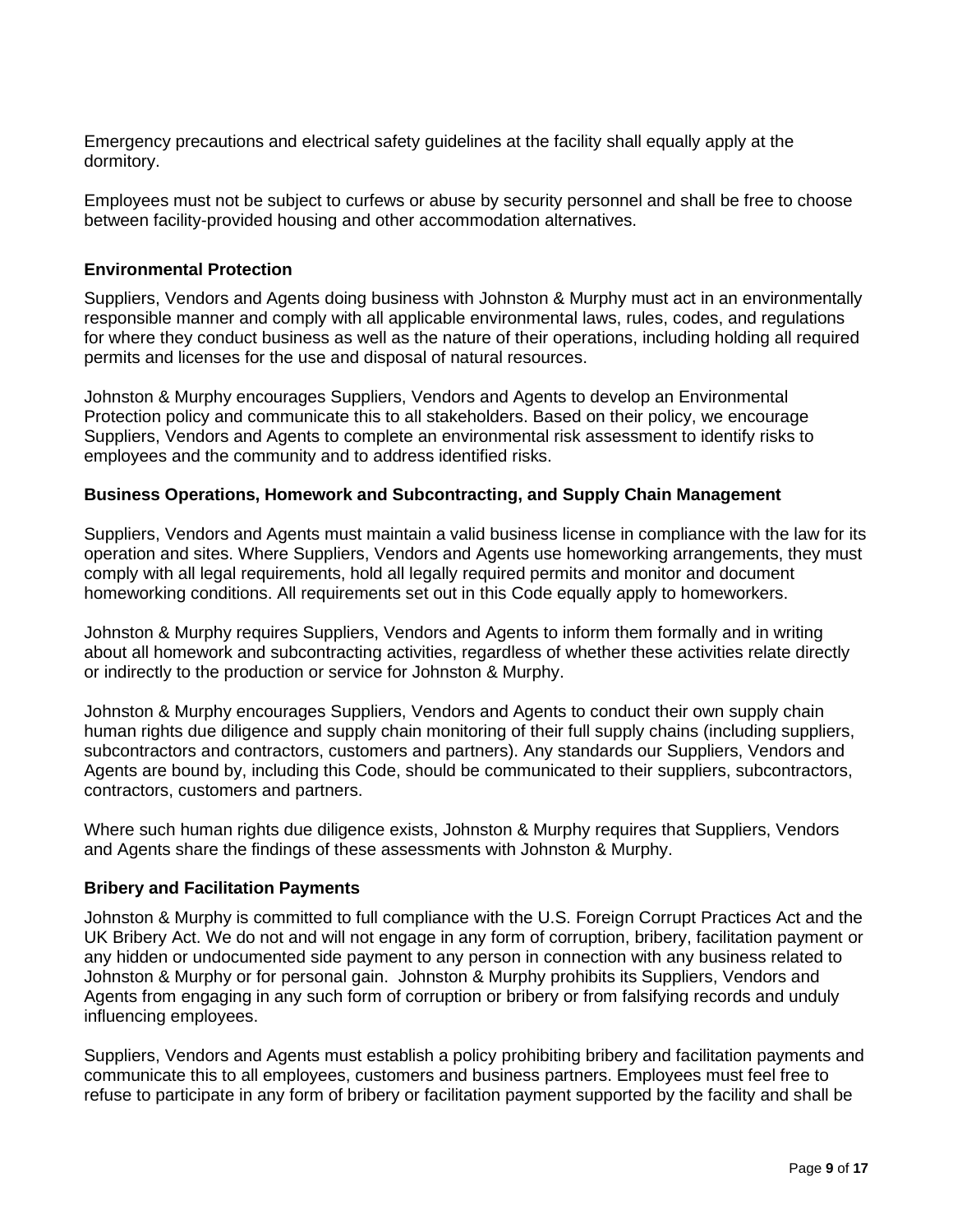aware that they will not suffer demotion, penalty or other adverse consequences for voicing a concern, or for refusing to pay a bribe or facilitation payment even if this action may result in the facility losing business. A system must be implemented for employees to anonymously report any suspicious payments without fear of reprisal.

## **Assessment Execution**

Johnston & Murphy and/or its agents, representatives or independent contractors may from time to time and at any time during regular business hours, request and be granted full and complete assistance and access to the Supplier, Vendor or Agent's operations and facility-provided housing, including related documentation, except to the extent that such access would violate employees' privacy rights under applicable law, and be granted permission to conduct confidential employee interviews. The Supplier, Vendor or Agent shall cooperate fully with Johnston & Murphy to ensure the quality and thoroughness of the inspection and audit process.

Suppliers, Vendors and Agents shall maintain on site all documentation that may be needed to verify compliance with this Code of Conduct. Depending on a Supplier, Vendor or Agent's operational environment, confidential employee interviews may also be conducted with employees indirectly involved in facility operations, such as canteen, security and cleaning personnel. In addition, interviews with management shall foster understanding of the Supplier, Vendor or Agent's management systems.

### **Corrective Action**

Suppliers, Vendors and Agents are encouraged to engage in corrective action during the assessment or immediately thereafter and report such corrective action to their customers. Long-term corrective action involves identification of root causes and implementation of management systems to ensure non-compliance is prevented from occurring in the future.

#### **Violations**

Violations of this Code of Conduct may result in cancellation of existing orders and termination of the business relationship with the Supplier, Vendor, or Agent in Johnston & Murphy's sole discretion. Compliance by the Supplier, Vendor, or Agent with this Code of Conduct is a material term of any contract of purchase between Johnston & Murphy and the Supplier, Vendor, or Agent.

#### **ACKNOWLEDGE AND AGREED:**

Please acknowledge this Code of Conduct by sending a signed copy to [ResponsibleSourcing@genesco.com.](mailto:ResponsibleSourcing@genesco.com) Please call +1-615-367-7674 for any other questions.

| <b>Print Name:</b> |  |  |
|--------------------|--|--|
| Title:             |  |  |
| Signed:<br>Date:   |  |  |
|                    |  |  |
|                    |  |  |

#### <span id="page-9-0"></span>**Audit Protocol**

All suppliers are required to undergo annual social compliance audits to verify compliance with J&M's Supplier Code of Conduct. The audit program is managed by Sumerra-a third-party audit management provider. Sumerra will contact you around 8 to 10 weeks prior to the audit date for scheduling and all requirements.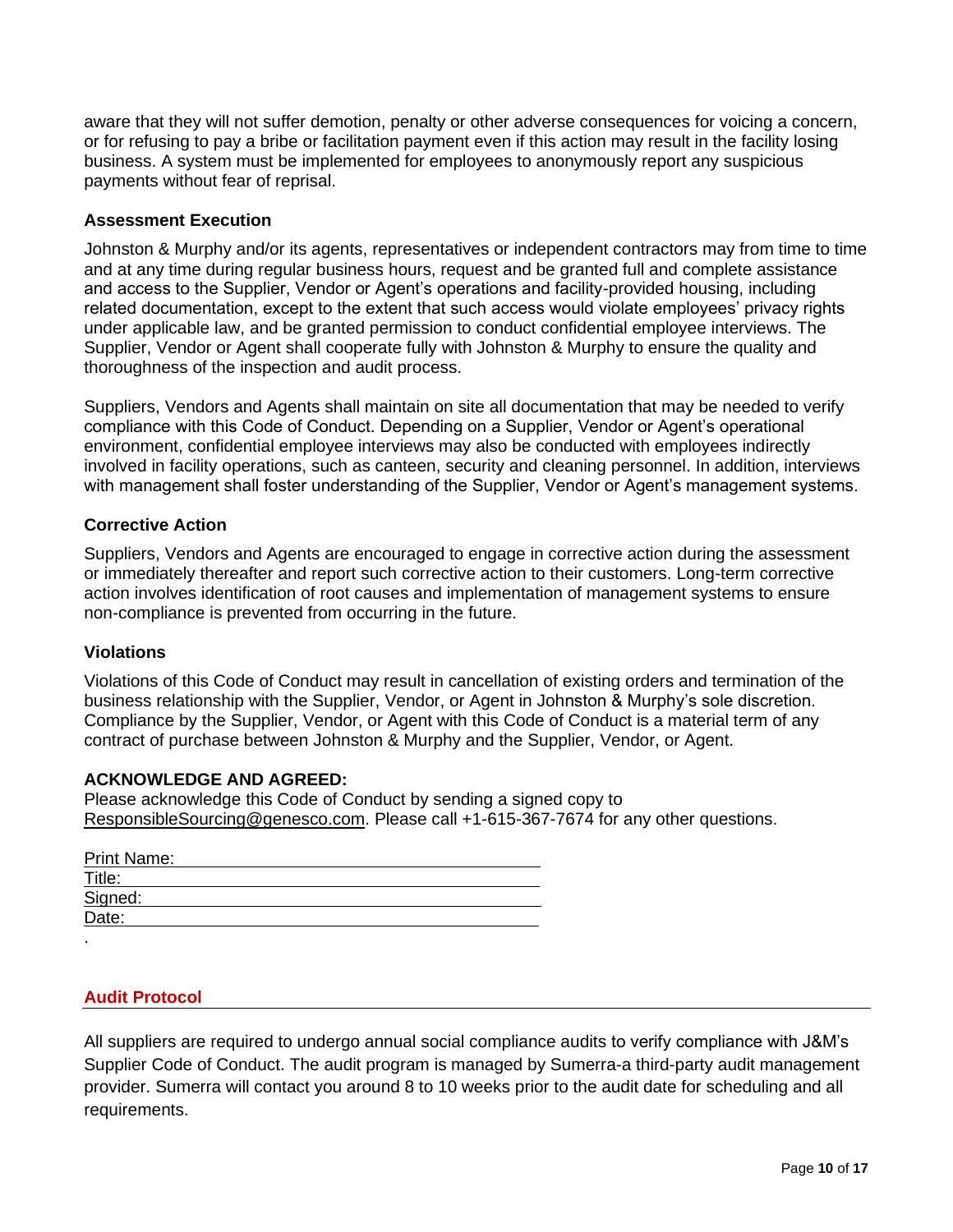All compliance audits will be conducted against Sumerra's social compliance audit standard, which can be accessed **here**. Factories should use the compliance requirements outlined in the Standard as a reference for management best practices and to prepare for upcoming audits.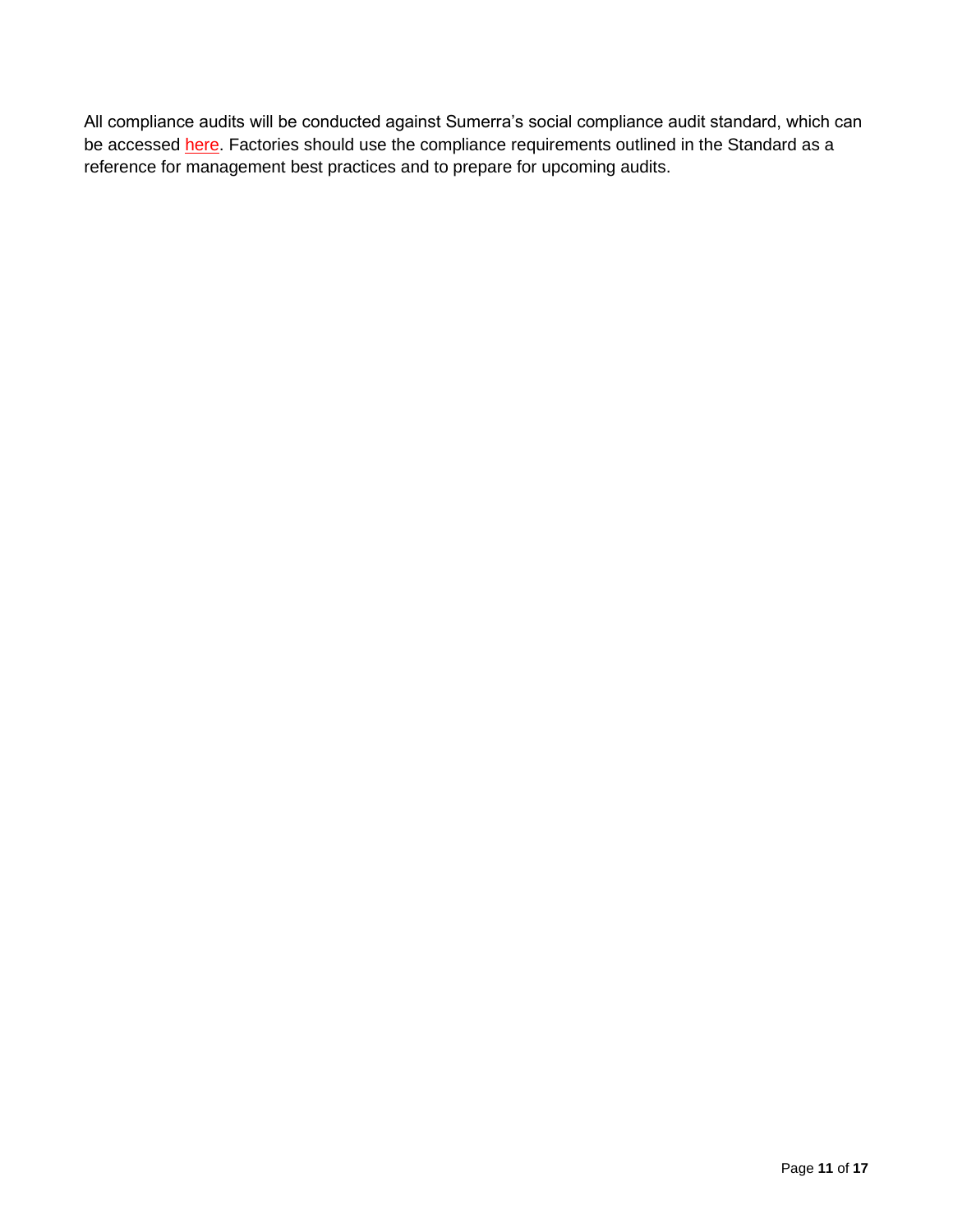#### <span id="page-11-1"></span><span id="page-11-0"></span>**Corporate Social Responsibility Policy**

As a timeless American icon, Johnston & Murphy builds long-lasting relationships with our consumers and business partners by creating contemporary interpretations of classics that are uncompromising in quality and value, with personal service and integrity in everything we do. Consistent with this philosophy, we are committed to ethical business practices, workers' rights and safety, and environmental protection in all our business operations. We strive to operate with integrity and expect the same commitment from all our vendors, suppliers, and agents.

Our Global Supplier Code of Conduct ("Code of Conduct") is the foundation of our Responsible Sourcing Program and will serve as a guide to achieving social and environmental compliance both within our company and in our supply chain. While we recognize that laws and standards may differ between countries and regions, our Code of Conduct outlines a set of fundamental principles for good corporate citizenship that our suppliers, vendors and agents are expected to share and implement.

The Responsible Sourcing Program will also direct suppliers, vendors and agents toward compliance with local and international legal requirements and help them maintain good standing for continued business with J&M. Suppliers, vendors and agents who do not meet our standards or complete corrective actions will not be considered business partners of choice and J&M may choose at its own discretion to discontinue business with them.

## **Responsible Sourcing Goals**

- Protect workers' rights
- Ensure workers' health and safety
- Reduce environmental impact
- Institutionalize ethical behavior, good governance, and regulatory compliance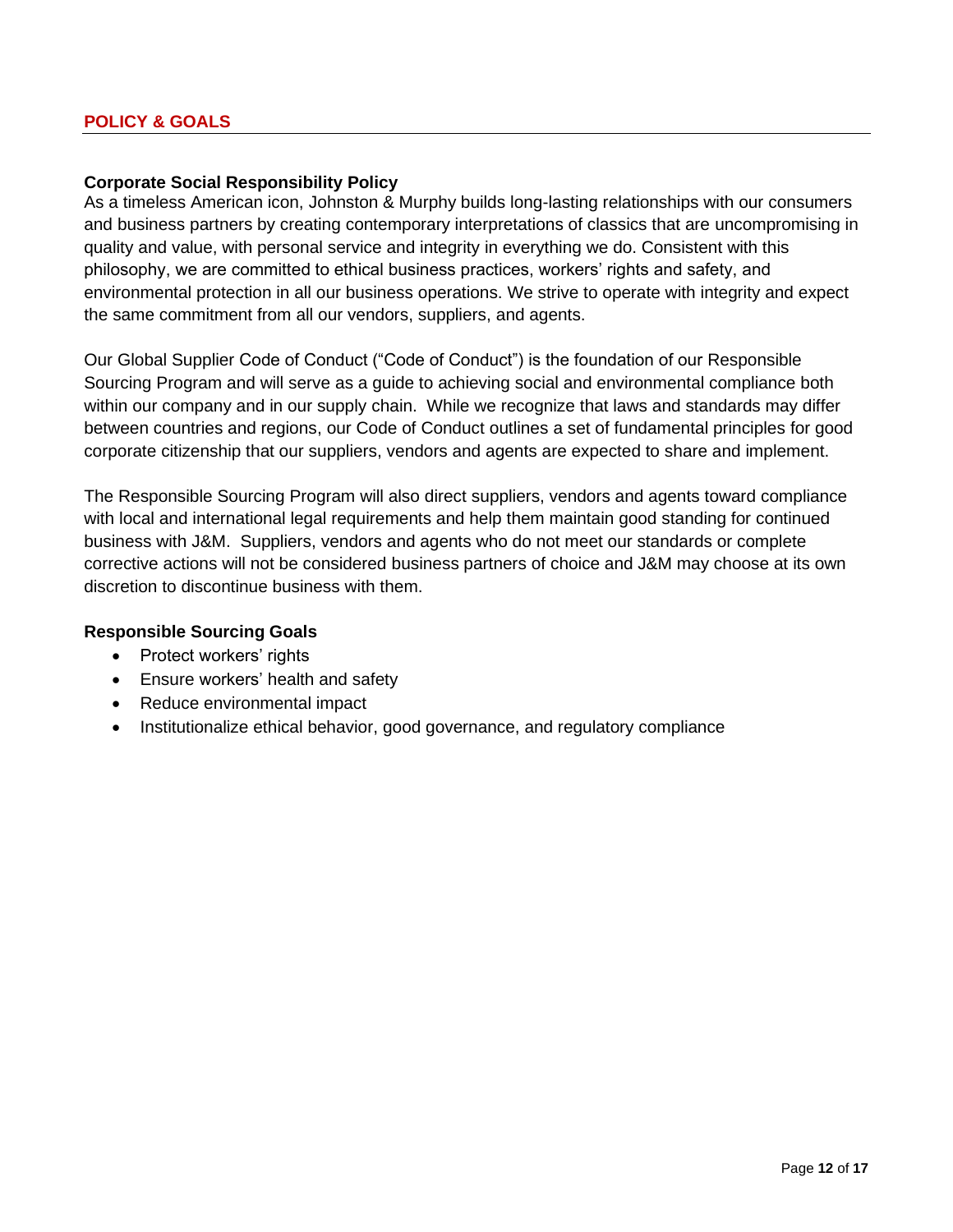## <span id="page-12-0"></span>**GOVERNANCE & TRAINING**

#### <span id="page-12-1"></span>**Overview**

The success of a Responsible Sourcing Program relies on effective management and oversight. While each employee has a role in helping implement J&M's Code of Conduct for Suppliers, Vendors and Agents at every level of the business, the Vice President of Supply Chain, the President of Johnston & Murphy and the Chief Legal Counsel have the ultimate responsibility of developing and coordinating the company's overall corporate responsibility efforts.

### <span id="page-12-2"></span>**Roles & Responsibilities**

The Vice President of Sourcing & Supply Chain, the President of Johnston & Murphy and the Chief Legal Counsel shall convene the J&M CSR Committee made up of the Director of Sourcing, the Director of Footwear Product Development, the Director of Merchandising, the Corporate Director of Logistics, and the Sourcing Manager, at least once per year to discuss the strategy and goals of the Responsible Sourcing Program.

The Vice President of Sourcing & Supply Chain is the main point contact for social compliance related issues for both internal and external stakeholders.

The Sourcing Manager Sourcing, the Production Manager and the Director of Footwear Product Development are responsible for implementation of the Responsible Sourcing Program.

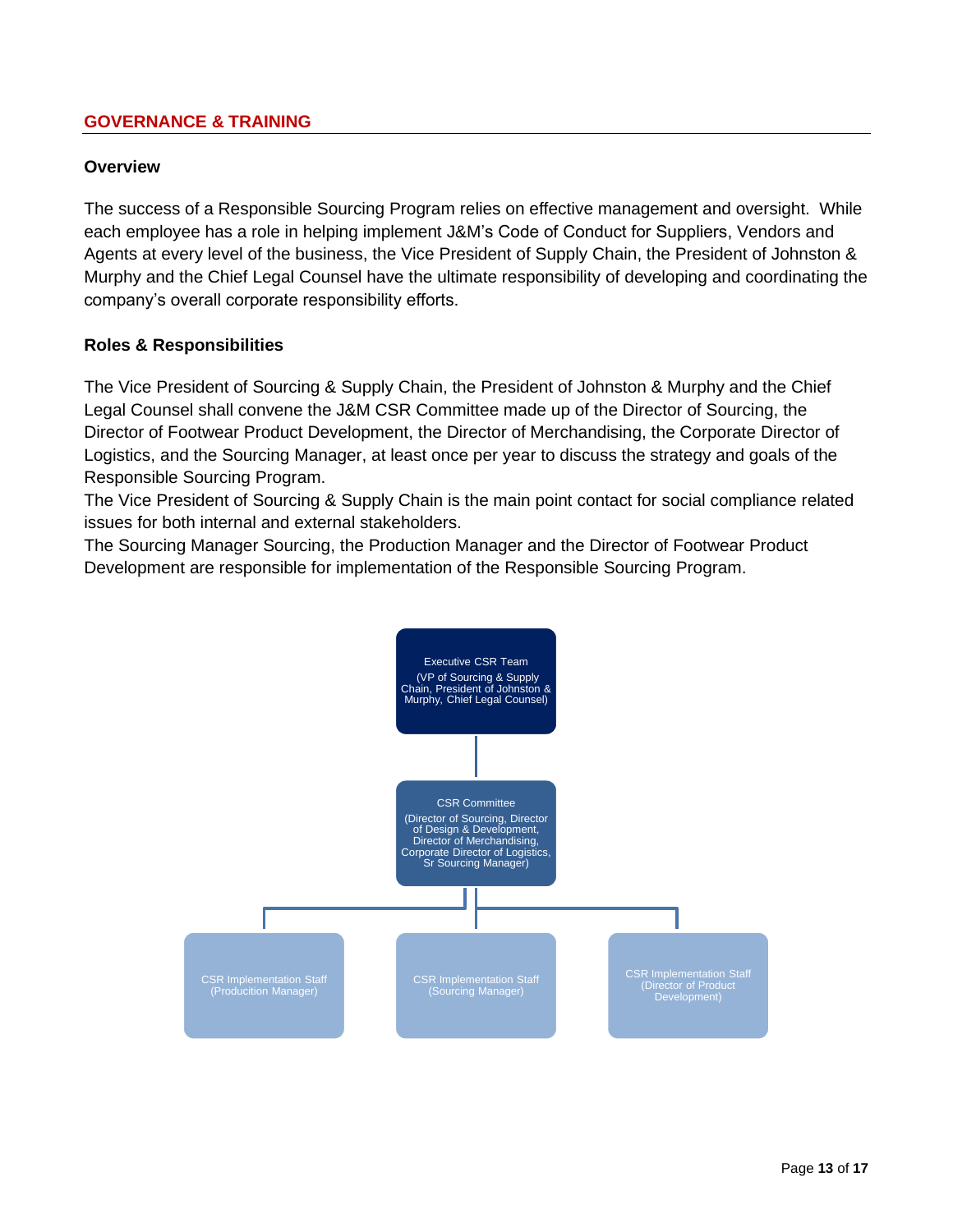## <span id="page-13-0"></span>**Training**

## *Training for Suppliers*

Johnston & Murphy will continue to monitor factory audit results and provide targeted training to suppliers, vendors and agents to inform them of the Responsible Sourcing Program, including adherence to the Code of Conduct, general social compliance audits, and required corrective and preventative actions where and if required.

Select suppliers, vendors and agents will receive structured and targeted training should J&M determine a need.

### <span id="page-13-1"></span>**Internal Accountability**

All J&M employees will be held accountable to their respective roles, procedures, and processes to ensure correct and timely execution of Responsible Sourcing Program.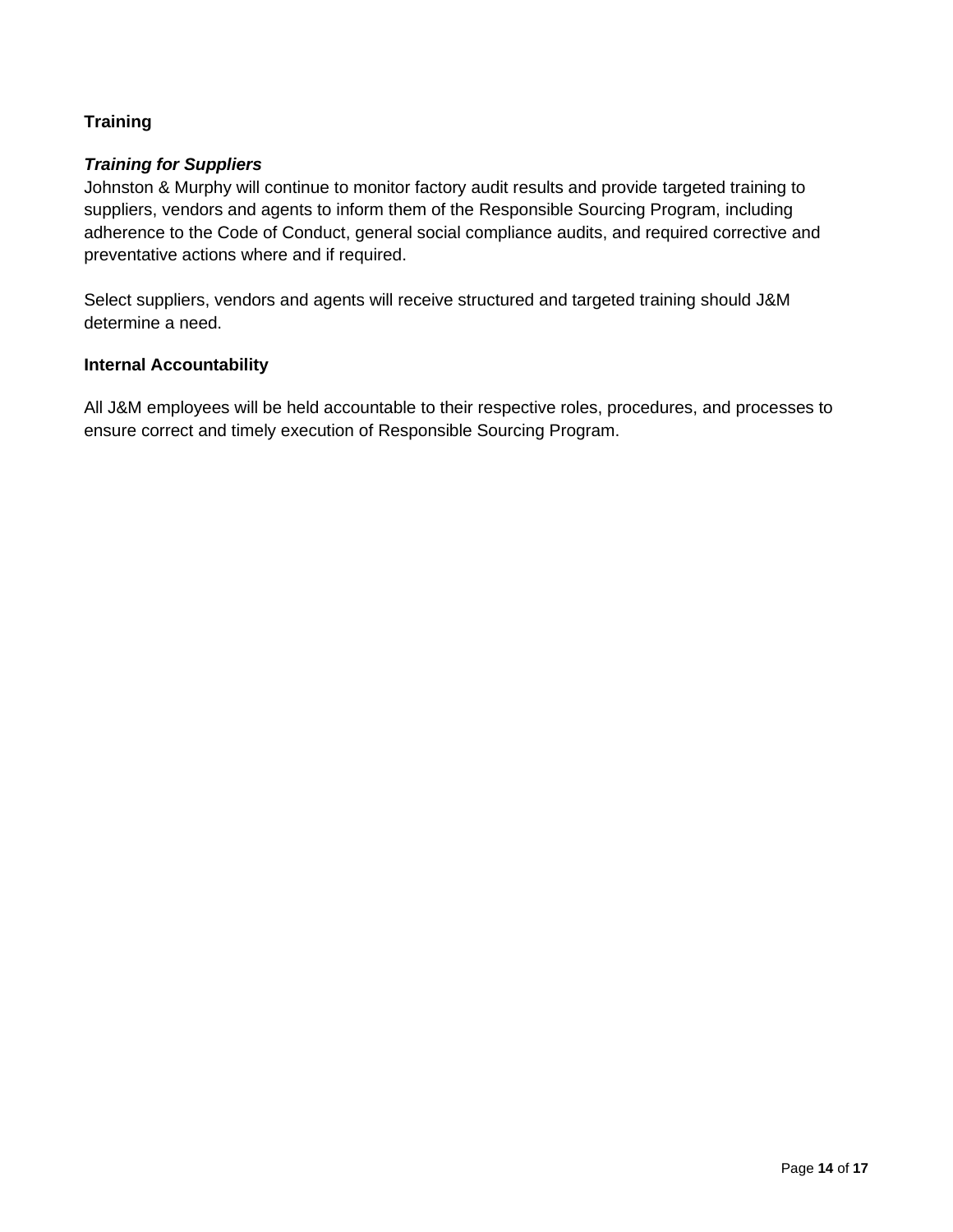### <span id="page-14-1"></span><span id="page-14-0"></span>**Overview**

J&M's procurement practices reflect the standards set forth in our Supplier Code of Conduct. We expect our suppliers, vendors and agents to operate in an ethical manner and comply with the social and environmental guidelines delineated in this manual.

Suppliers, vendors and agents are selected on a series of criteria, with responsible sourcing being one of them. Each supplier will be individually evaluated to determine viability as a business partner.

Monitoring social compliance of suppliers, vendors and agents is an integral part of our Responsible Sourcing Program. We regularly monitor our supply chain to ensure that our suppliers, vendors and agents are in compliance with relevant local laws and regulations as well as our best practice standards included in the Supplier Code of Conduct. We have adopted a continuous improvement approach, whereby we provide ongoing support to our suppliers and help them improve their performance over time.

J&M's Responsible Sourcing Program is divided into a two-stage approach: supplier risk assessment and onsite social compliance audits.

## <span id="page-14-2"></span>**Supplier Risk Assessment**

J&M assesses the risk of each supplier, vendor and agent to determine who is required to undergo social compliance audits as 100% of J&M's suppliers, vendors and agents must comply with the Code of Conduct. All new suppliers will be subject to the Supplier Code of Conduct and social compliance audits. Audit scheduling will be prioritized based risk levels and will then become part of the Sumerra annual auditing program to ensure on-going compliance.

#### <span id="page-14-3"></span>**Supplier Requirements**

J&M's Supplier Code of Conduct applies to all suppliers, both domestic and international.

The following are specific requirements expected from all J&M suppliers:

- $\circ$  Suppliers, vendors and agents warrant that they will comply with all applicable laws and regulations and require their suppliers to do the same.
- o Suppliers, vendors and agents warrant that they will read and understand the Supplier Code of Conduct requirements and display the Code in an area accessible to all employees in the language(s) understandable to each employee.
- $\circ$  Suppliers, vendors and agents are also required to cooperate with the third-party monitoring company chosen by J&M and allow access to the facility in order that the assessment team may conduct a full assessment.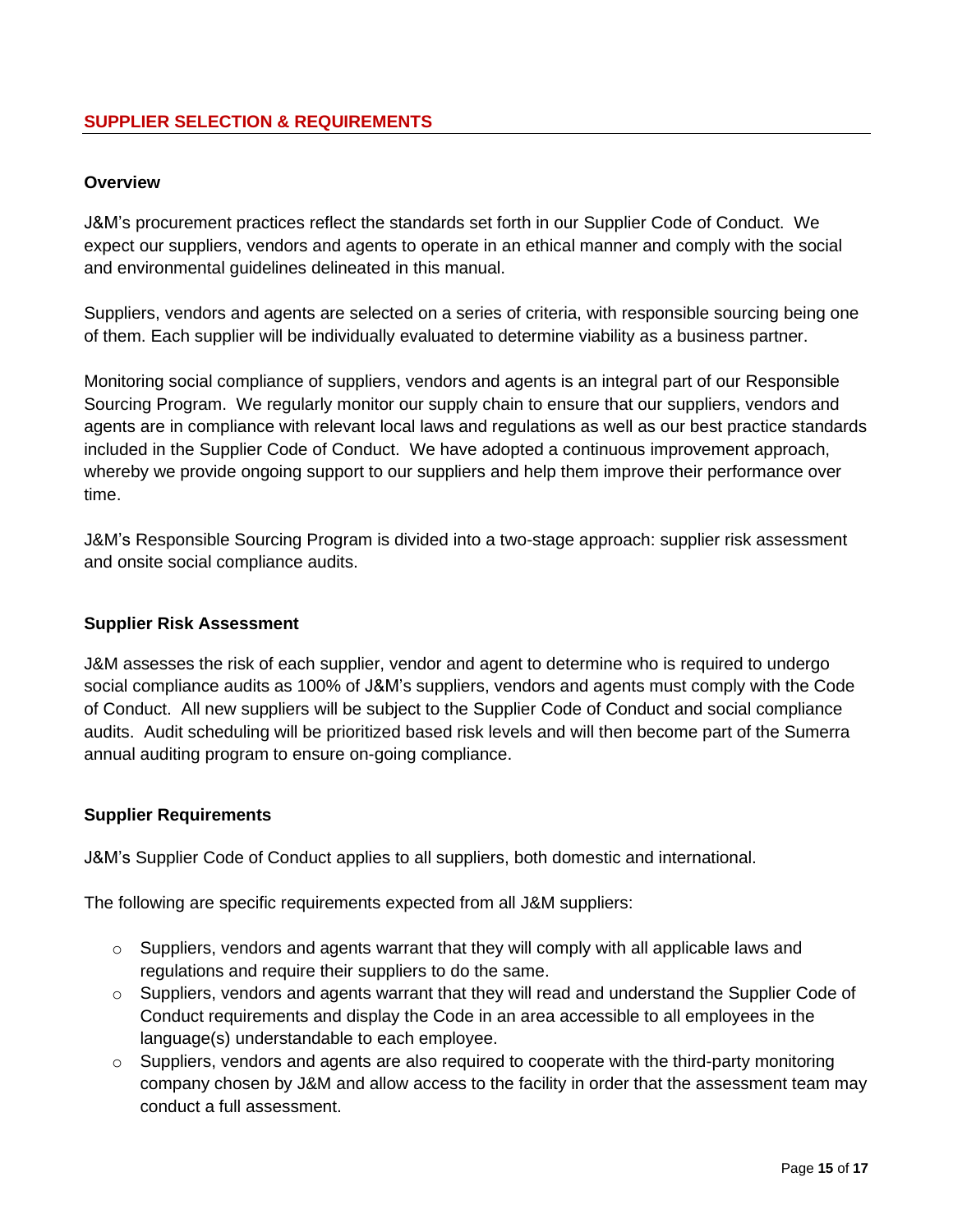$\circ$  Suppliers, vendors and agents will be responsible for identifying any areas of its operation that do not conform to J&M's Supplier Code of Conduct, and for implementing and monitoring corrective action plans designed to achieve compliance with the Code.

In instances where suppliers have already undergone social compliance assessments, J&M will determine on a case-by-case basis whether such assessments fulfill J&M's requirements. At minimum, these assessments should be conducted by a qualified third-party social auditing body and be similar in scope and standards.

## <span id="page-15-0"></span>**Critical Findings**

Should J&M become aware of a supplier's legal violations, J&M will evaluate the supplier relationship and choose a course of action, which may include:

- Working with the supplier to remediate the violation(s) through developing preventative measures;
- Canceling the purchase contract(s); and/or
- Terminating the supplier relationship.

If any zero-tolerance issues are identified in the annual audit, J&M will require immediate remediation of the issue.

If a supplier relationship has been terminated, J&M may consider resuming business with a supplier only after an audit satisfactory to J&M has been completed. Increased audit frequency at the expense of the supplier, vendor or agent to ensure sustainable improvement may be required.

# **Zero-Tolerance Issues**

- Denied access to the facility Including restricting access to the facility during walkthrough, restricting access to workers for interviews, and document review
- Lack of valid business license
- **Bribery**
- Unauthorized Subcontracting or sub-supplying or failure to disclose subcontractor or sub-supplier used
- Use of forced labor, prison labor or human trafficking (e.g. withholding workers identification documents)
- Harassment or abuse of workers (verbal, sexual, physical)
- Discrimination
- Use of Homeworkers (unless permitted by law)
- Workers below the minimum required age (e.g. Child Labor)
- Interference in union activities or restricting freedom of association and/or collective bargaining
- Retaliation against whistle blowers
- Serious risks related to worker health and safety
- Burning or onsite disposal of hazardous waste